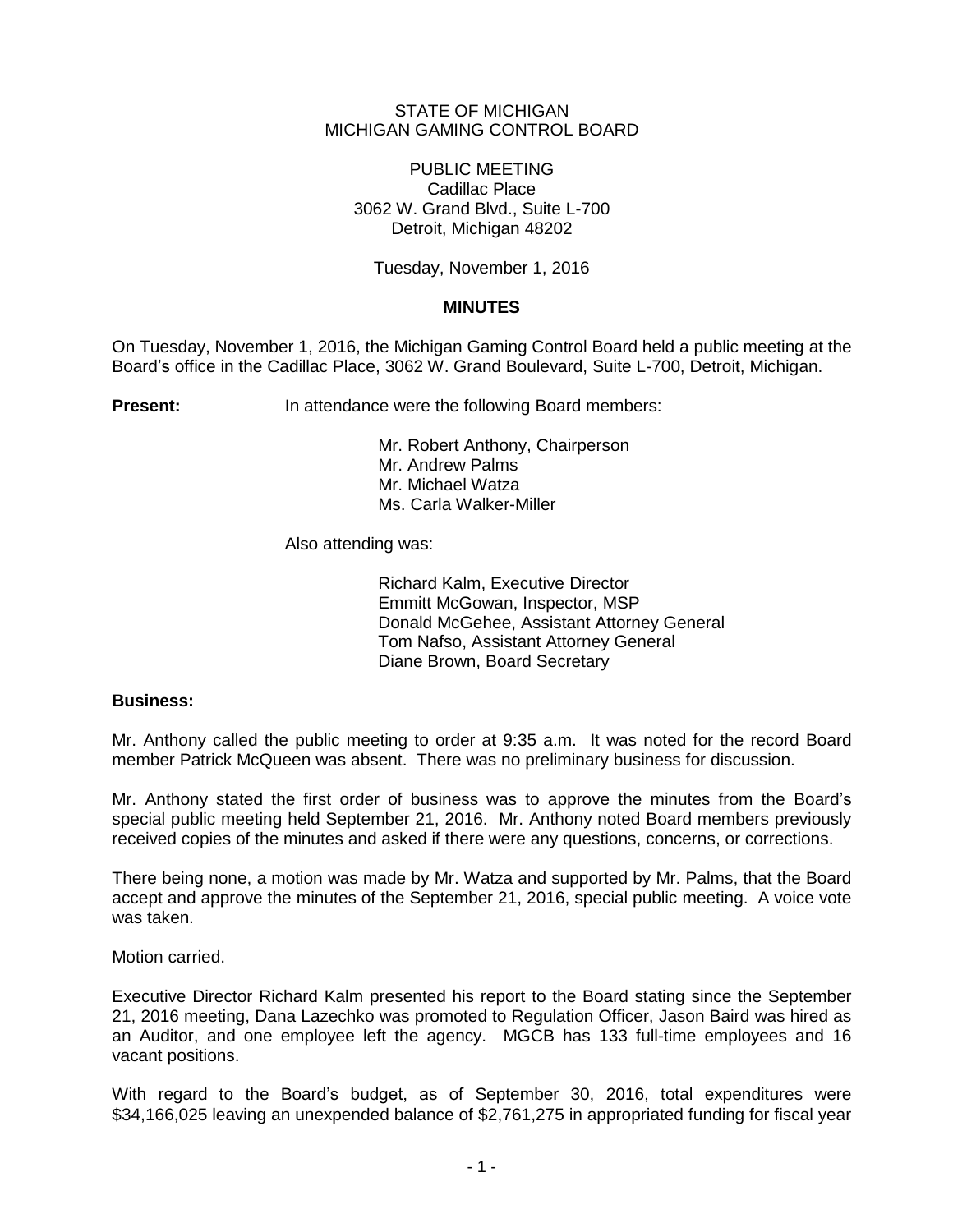2016 which includes funds for anticipated expenditures to the Attorney General's Office and the Michigan State Police.

For casino operations, Mr. Kalm reported aggregate revenue for the three Detroit casinos for the month of September was up 4.3 percent when compared to the same month last year. Revenue was down 3.2 percent when compared to August 2016. For year-to-date September 30, 2016, the aggregate revenue for the Detroit casinos was up 1.7 percent compared to the same period last year.

For the month ending September 30, 2016, MGM's revenue was up 7.2 percent, MotorCity was up 3.6 percent and Greektown was up 0.3 percent when compared to the same month last year.

For the month ending September 30, 2016, gaming taxes for the three Detroit casinos were \$9.1 million compared to \$8.7 million for the same period last year.

For the month ending September 30, 2016, the three Detroit casinos reported submitting \$17.8 million in wagering taxes and development agreement payments to the City of Detroit.

With regard to supplier licensing and vendor registration, Mr. Kalm advised the Board as of September 30, 2016, 695 active vendor exemptions were registered. As of September 30, 2016, 311 casino supplier companies were granted exemption from supplier licensing requirements.

Mr. Kalm reported a total of 14 active temporary nongaming-related and six active temporary gaming-related supplier licenses in effect. There are 103 supplier licenses in effect.

Regarding occupational licensing, Mr. Kalm advised the Board as of September 30, 2016, the Board's Employee Licensing section issued a total of 2,129 occupational licenses to MGM employees; 1,748 occupational licenses to MotorCity employees; and 1,478 occupational licenses to Greektown employees. In addition, through the month of September 2016, 1,613 employees of various licensed casino suppliers have been granted occupational licenses. There are currently 92 temporary occupational licenses.

Mr. Kalm advised the Board since the September meeting, the required background investigations for 103 pending Level 1 and 2 occupational licenses have been completed. Mr. Kalm previously approved 428 renewal requests and 72 Level 3 requests on behalf of the Board.

Mr. Kalm reported Michigan State Police (MSP) Board-related activity, noting that the confidential report submitted to the Board members contained significant activity items involving MSP.

Before concluding his report, Mr. Kalm presented Lt. Pamela Benzing with a certificate of appreciation for her work with the board in the MSP gaming section. Lt. Benzing retired on October 31, 2016.

Next, the Board considered for approval the recommendation of the Executive Director and the Casino Audit & Enforcement Division's staff regarding the 103 Level 1 and 2 occupational license applications.

There being no questions from Board members, it was moved by Ms. Walker-Miller and supported by Mr. Palms that the Board enter an Order accepting and adopting the recommendations of the Executive Director and the Casino Audit & Enforcement Division for the pending Level 1 and 2 occupational license applications. A voice vote was taken.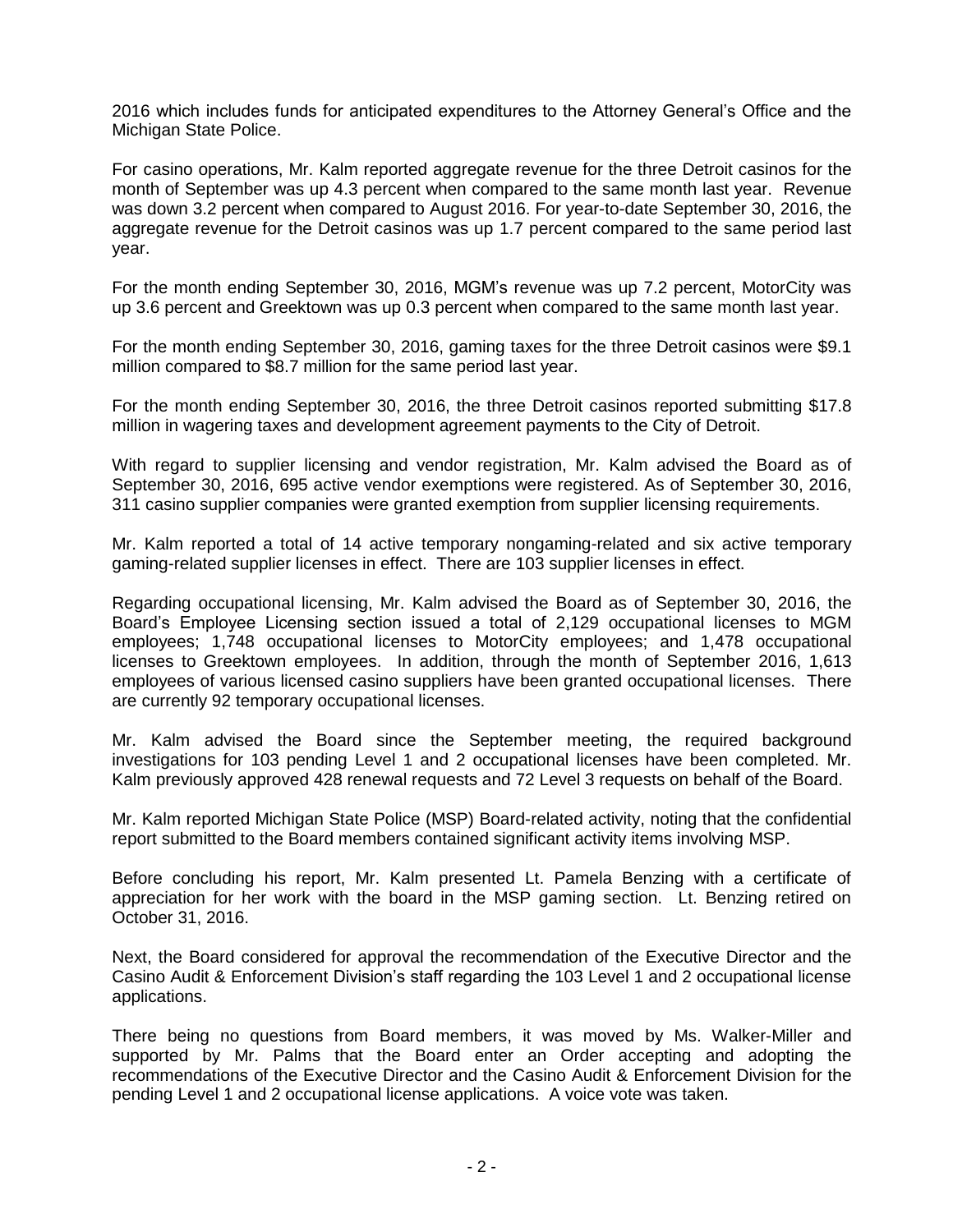Motion carried.

The next agenda item was consideration of the pending supplier license applications of Cammegh Limited; Curtis Glass Company; and The Printer, Inc.

There were no questions from Board members. A motion was made by Mr. Palms and supported by Mr. Watza that the Board enter the Orders finding and concluding the applicants are eligible and suitable for licensure and, accordingly, grant the requests. A voice vote was taken.

## Motion carried.

Next agenda item was consideration of the pending supplier license renewal requests of Assemblers (III), LLC; Colasanti Construction Services, Inc.; Dee Cramer, Inc.; Dillon Energy Services, Inc.; Edward Don & Company; Gemellaro Systems Integration, Inc.; Gold Star Equipment, Inc. d/b/a Gold Star Products; Heldon Shoe Company d/b/a Red Wing Shoes; IGT with new Key Persons Jeremy James Hanley, James Francis McCann, Gianmario Tondato Da Ruos, Claudio Marco Demolli, Michael Kenneth Prescott, and Renato Ascoli; Johnson and Wood L.L.C. with new Key Persons Jeffrey Edward Torrey and Jonathon James Clark; KLP Specialty Food, Inc. d/b/a Empire Packing Company; LaBelle Electric Services, Inc.; Socios Holdings, Inc. d/b/a Quality Meats & Culinary Specialties; and Wolverine Mailing, Packaging, Warehouse, Inc. d/b/a Wolverine Solutions Group.

There being no questions from Board members, Mr. Watza put forth a motion which was supported by Mr. Palms that the Board enter Orders finding the above-listed suppliers and their qualifiers eligible and suitable for license renewal and, accordingly, grant the requests for a oneyear period. A voice vote was taken.

Motion carried.

The next item on the agenda was the request for approval of the eligibility and suitability of new Key person of supplier American Gaming & Electronics, Inc., Anthony Tomasello Jr.

There were no questions from Board members. Ms. Walker-Miller motioned for approval which was supported by Mr. Watza. A voice vote was taken.

Motion carried.

The next item on the agenda was the request for approval of the eligibility and suitability of new Key person of supplier Bally Gaming, Inc. d/b/a Bally Technologies, Michael Alan Quartieri.

There were no questions from Board members. Mr. Palms motioned for approval which was supported by Mr. Watza. A voice vote was taken.

Motion carried.

The next item on the agenda was the request for approval of the eligibility and suitability of new Key person casino licensee MGM Grand Detroit LLC d/b/a MGM Grand Detroit, Michael Norman Neubecker.

There were no questions from Board members. Mr. Watza motioned for approval which was supported by Ms. Walker-Miller. A voice vote was taken.